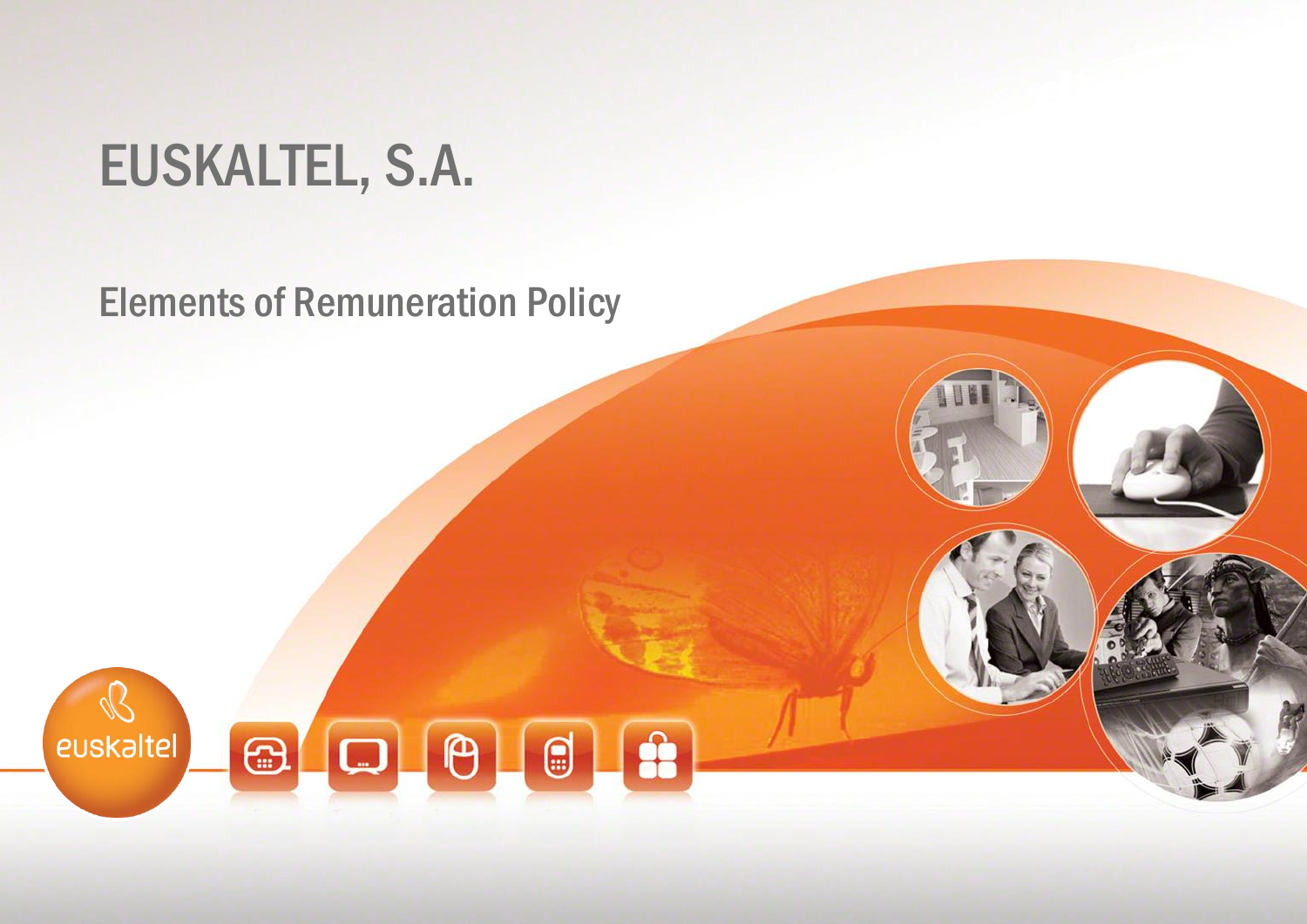euskaltel

▶ On 27 June 2016, the shareholders acting at the General Shareholders' Meeting of Euskaltel, S.A. approve item Seven on the Agenda: "Approval of the payment of a portion of the remuneration of the executive directors by means of the delivery of shares of the Company."

 $\triangleright$  This item is included in compliance with the provisions of Section 219 of Royal Legislative Decree 1/2010 of 2 July, approving the consolidated text of the Companies Act (Ley de Sociedades de Capital) (hereinafter, "LSC"):

"1. At a corporation (sociedad anónima), if the director remuneration system includes the delivery of shares or share options, or remuneration linked to the value of the shares, it must be expressly provided for in the bylaws, and the application thereof shall require a resolution of the *shareholders acting at a general shareholders' meeting.*

2. The resolution of the shareholders must include the maximum number of shares that may be assigned in each financial vear to this remuneration system, the exercise price or the system for calculating the exercise price of the share options, the **value of the shares that may be** *used as a reference and the duration of the plan.*"

| <b>Mention LSC 219</b>                      | Resolution of the shareholders at the General Shareholders' Meeting of EUSKALTEL 2016:                                                                                                                                       | <b>Complies</b><br><b>LSC</b> |
|---------------------------------------------|------------------------------------------------------------------------------------------------------------------------------------------------------------------------------------------------------------------------------|-------------------------------|
| <b>Beneficiaries</b>                        | Directors who perform executive duties during the effective period of the Remuneration Policy                                                                                                                                |                               |
| Maximum number of shares to be allocated    | 180,000 shares                                                                                                                                                                                                               |                               |
| <b>Exercise price or calculation system</b> | Not applicable (as there are no options)                                                                                                                                                                                     |                               |
| <b>Base price</b>                           | The beneficiaries will receive shares of the Company having a quoted value equal to the value of<br>the incentive on the date of recognition of the rights.                                                                  |                               |
|                                             | The quoted value of the Euskaltel shares to be delivered will be calculated by reference to the<br>average quoted price of the Euskaltel shares during the 5 trading sessions prior to the date of<br>recognition of rights. |                               |
| Term                                        | Effectiveness of the Remuneration Policy: 2016, 2017 and 2018                                                                                                                                                                |                               |

ഒ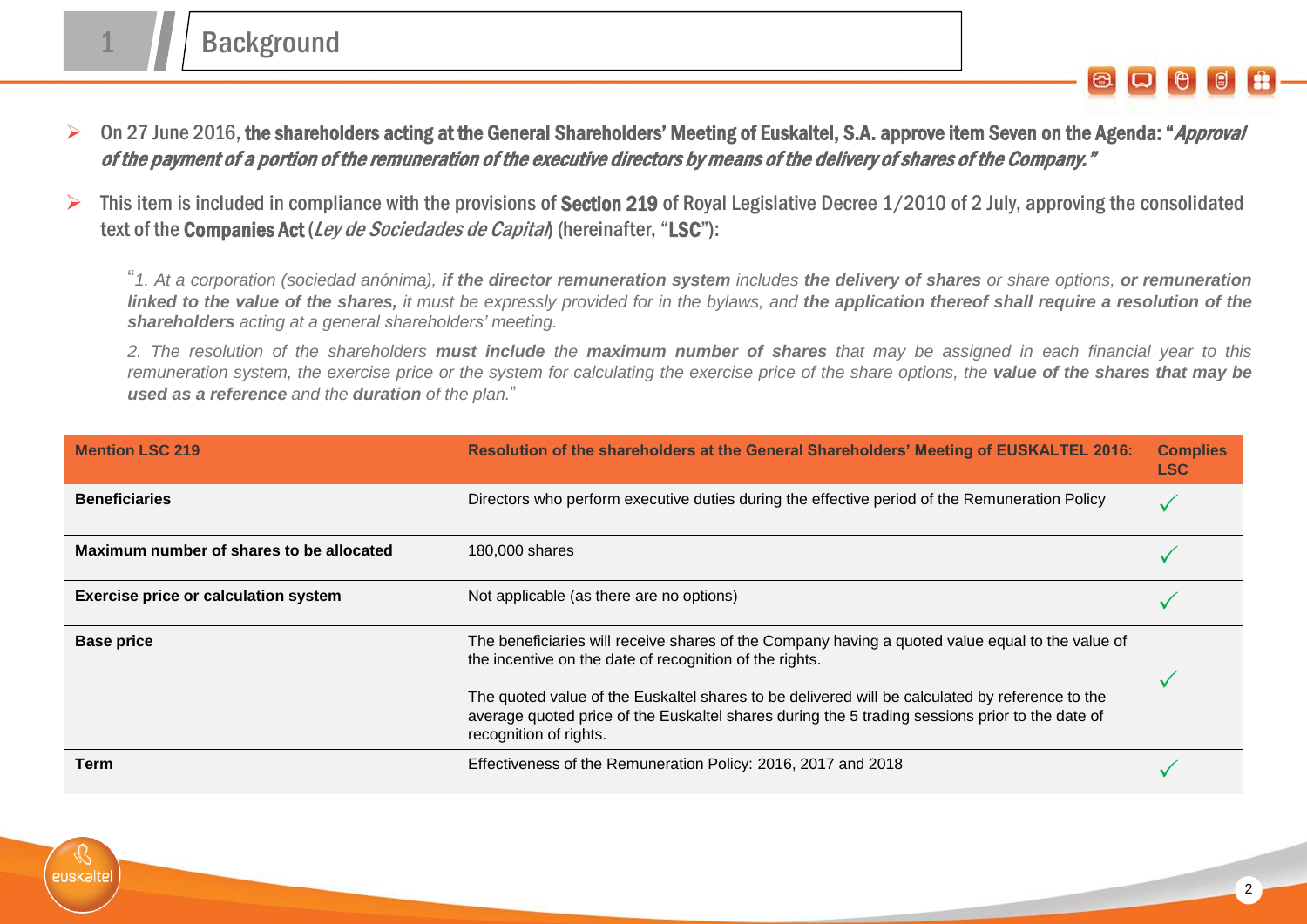- During financial years 2015 2017, the following corporate milestones occurred:
	- October November 2015: acquisition of 100% of the company R Cable yTelecomunicaciones Galicia, S.A.
	- **September 2016: hiring of a new CEO (Mr Francisco Arteche)**
	- May 2017: acquisition of 100% of the capital of Telecable de Asturias, S.A.U.
- In view of the foregoing, the Board of Directors, after a favourable report from the Appointments and Remuneration Committee, deemed it reasonable to propose to the shareholders an "Amendment of the term of the plan to pay a portion of the remuneration of the executive directors by means of the delivery of shares", and in implementation of the June 2016 shareholder resolution has developed the 2017 – 2019 Incentive Plan aligned with best remuneration practices and the strategy of the Company, with the following characteristics:
	- It is directed towards the group of directors with executive duties (Chairman and CEO) responsible for strategic decisions to achieve the goals of the business, as well as other "key" officers
	- The remuneration strategy is linked to the targets of the 2017 2019 business plan, taking into account the new context of the business as well as the creation of value for the shareholders
	- It establishes a 2017 2019 Measurement Period aligned with the business plan, and a potential bonus during financialyear 2020
	- **Payable in cash, with the possibility of partial payment in shares in the case of the Chairman and CEO, maintaining the base price and the maximum of** 180,000 shares already approved by the shareholders at the 2016 General Shareholders' Meeting
	- **Includes competitive achievement scales and incentive for extraordinary achievement of "EBITDA", "EBITDA-CAPEX" and "Total Shareholder Return" goals**
	- **Represents a prudent percentage of capitalisation value**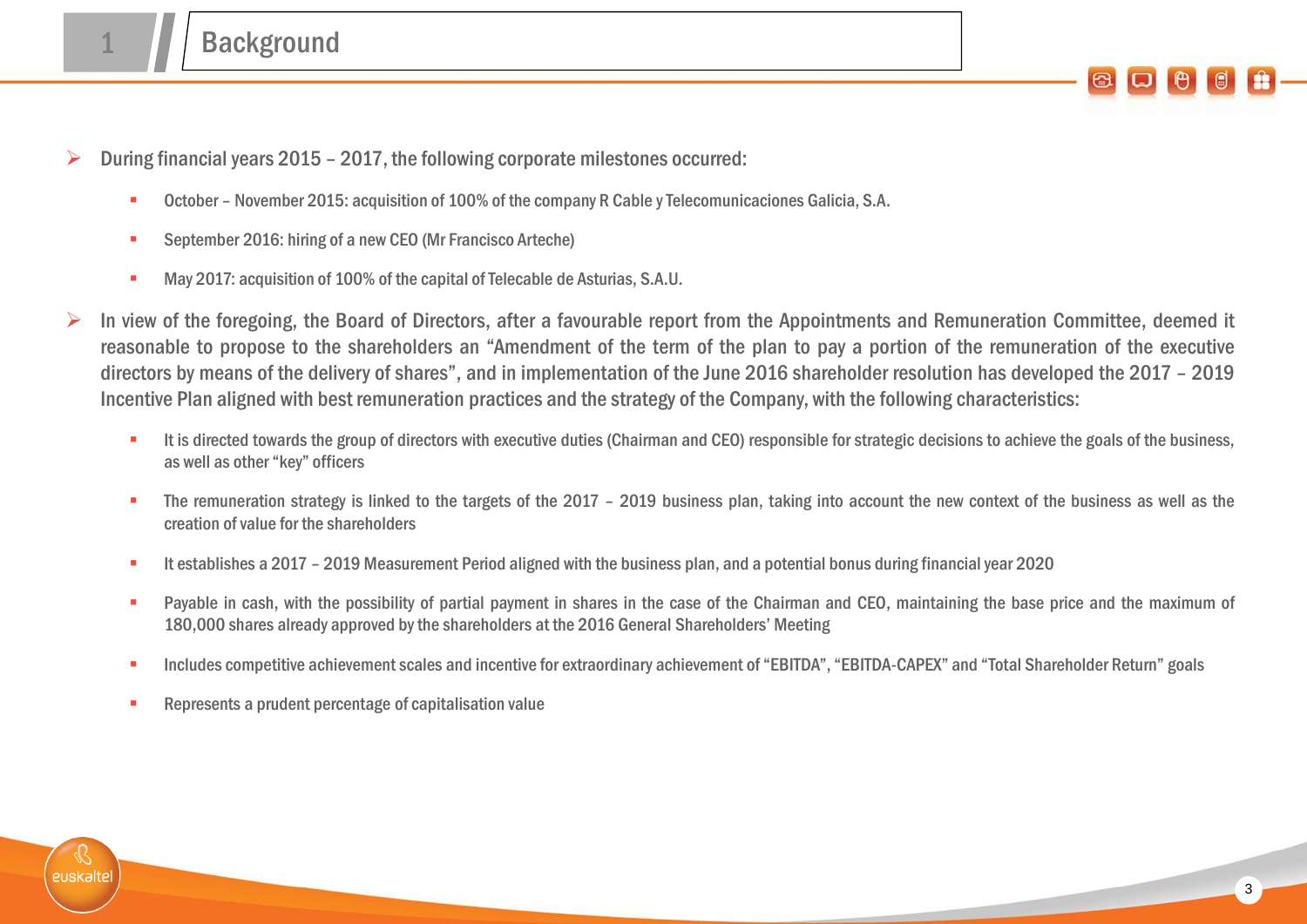euskaltel

 In compliance with the provisions of LSC Section 219, Euskaltel's Board of Directors believes that the only aspect requiring the approval of the shareholders regards the "Amendment of the term of the plan to pay a portion of the remuneration of the executive directors by means of the delivery of shares of the Company in implementation of incentive plans, share purchase incentive plans or other similar instruments that are approved by the Board of Directors", which is included as item Eleven of the Agenda included in the call to the General Shareholders' Meeting of 26 June 2017, maintaining in effect resolution Seven approved by the shareholders on 27 June 2016 as to all of its other terms and conditions.

| Characteristics of the 2017 – 2019 Incentive Plan                                                                                                                                                                           | Compliance with corporate governance and transparency requirements                                                                                                                                                                                                                           |
|-----------------------------------------------------------------------------------------------------------------------------------------------------------------------------------------------------------------------------|----------------------------------------------------------------------------------------------------------------------------------------------------------------------------------------------------------------------------------------------------------------------------------------------|
| Possibility of payment by delivery of shares to Chair and CEO                                                                                                                                                               | Approved at the 2016 General Shareholders' Meeting<br>Provided for in the Director Remuneration Policy (sections 2.3 and 4.2.2)<br>Information included in the Annual Director Remuneration Report (financial year 2016)<br>Provided for in the contractual terms of the executive directors |
| The actual number of Euskaltel shares will be determined based on the<br>accrued incentive and the average quoted price of the Euskaltel shares<br>during the 5 trading sessions prior to the date of recognition of rights | Approved at the 2016 General Shareholders' Meeting                                                                                                                                                                                                                                           |
| Maximum number of shares: 180,000                                                                                                                                                                                           | Approved at the 2016 General Shareholders' Meeting                                                                                                                                                                                                                                           |
| Possibility of payment in cash to executive directors                                                                                                                                                                       | Does not require shareholder approval                                                                                                                                                                                                                                                        |
| Payment in cash to the other beneficiaries                                                                                                                                                                                  | Does not require shareholder approval                                                                                                                                                                                                                                                        |
| Term: 2017 - 2019 Measurement Period plus the time needed to<br>determine the level of compliance with targets and to settle the Plan                                                                                       | Approval at 2017 General Shareholders' Meeting (Item Eleven) ex LSC section 219                                                                                                                                                                                                              |

 $\circledR$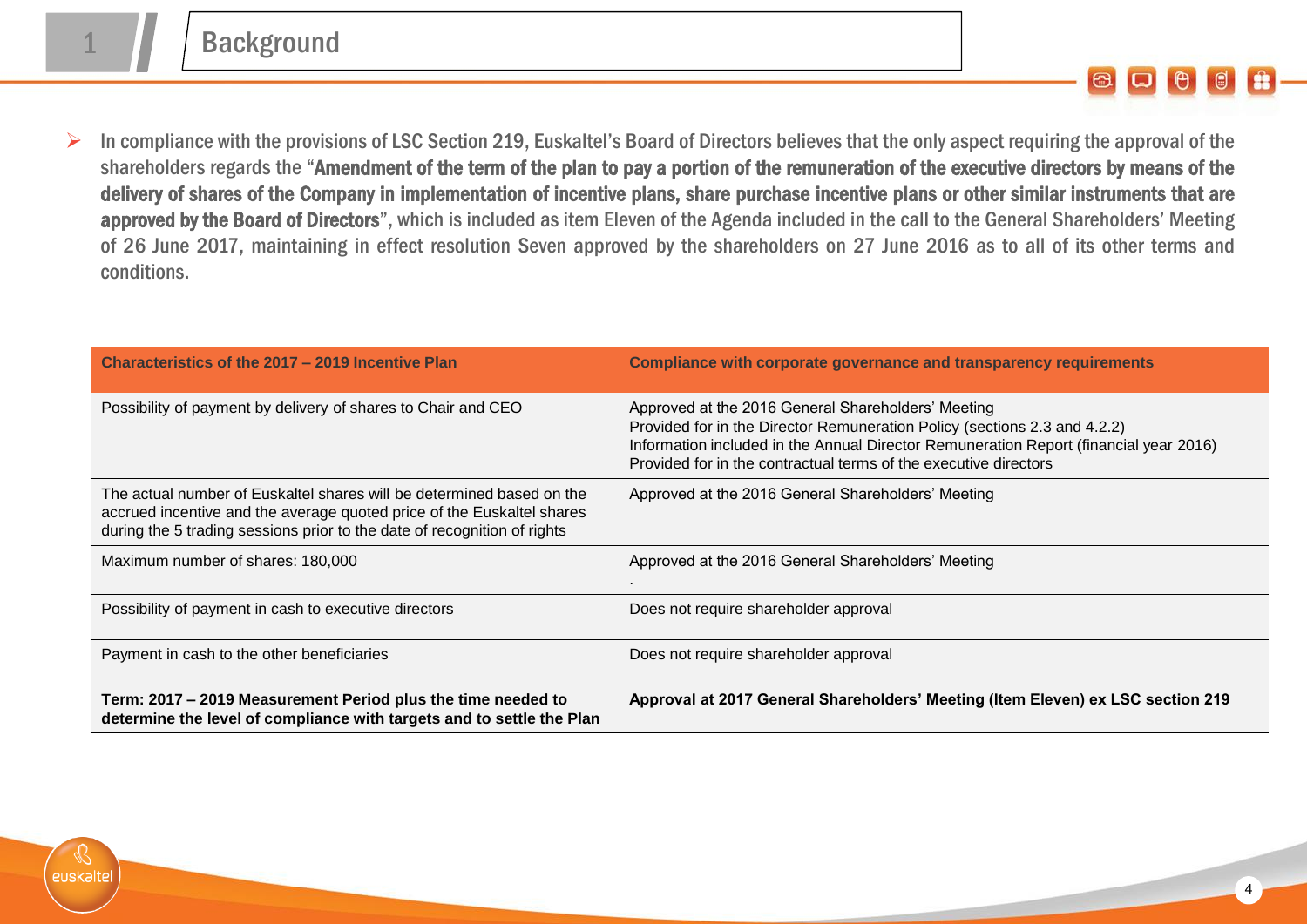$\mathbb{Q}$ euskaltel

|  |  |  |  | $-$ 3 $\boxed{0}$ 3 $\boxed{0}$ |  |  |
|--|--|--|--|---------------------------------|--|--|
|--|--|--|--|---------------------------------|--|--|

|                                                           | <b>2017 - 2019 INCENTIVE PLAN</b>                                                                                                                                                                                               |                                |                                                                                                       | <b>Market/Best Practice</b>                                                                                                       |                                                                                                                                             |
|-----------------------------------------------------------|---------------------------------------------------------------------------------------------------------------------------------------------------------------------------------------------------------------------------------|--------------------------------|-------------------------------------------------------------------------------------------------------|-----------------------------------------------------------------------------------------------------------------------------------|---------------------------------------------------------------------------------------------------------------------------------------------|
| <b>Duration</b>                                           | • Until 31.12.2020, including the 3-year Measurement Period 2017 - 2019 (both inclusive), plus the time<br>necessary (12 months) to measure the achievement of targets, make the settlement, and apply the other<br>conditions. |                                |                                                                                                       | Appropriate (3 - 4<br>years)                                                                                                      |                                                                                                                                             |
| <b>Beneficiaries</b>                                      | $\bullet$                                                                                                                                                                                                                       | Chair, CEO and "key" Officers. |                                                                                                       |                                                                                                                                   | Appropriate                                                                                                                                 |
|                                                           | $\bullet$                                                                                                                                                                                                                       | category of beneficiary:       | The following "target amounts" have been approved in the event of 100% achievement of the targets, by |                                                                                                                                   | Appropriate<br>"Austere" positioning                                                                                                        |
| Amount of<br><b>Incentive</b><br>("concession<br>levels") | Chair<br>CEO<br>"Key" officers<br>(100% Targets)                                                                                                                                                                                | Category                       | <b>Total target incentive</b><br>(% x 2017 Fixed Remuneration)                                        |                                                                                                                                   | compared to the market<br>(around the average)<br>Percentage dilution is in<br>the lower part of the<br>customary range (0.2% -<br>$3\%/1)$ |
|                                                           |                                                                                                                                                                                                                                 |                                | <b>Positioning at Average</b>                                                                         |                                                                                                                                   |                                                                                                                                             |
|                                                           |                                                                                                                                                                                                                                 |                                | Positioning at Average                                                                                |                                                                                                                                   |                                                                                                                                             |
|                                                           |                                                                                                                                                                                                                                 |                                | <b>Positioning at Average</b>                                                                         |                                                                                                                                   |                                                                                                                                             |
|                                                           |                                                                                                                                                                                                                                 | <b>TOTAL for Chair and CEO</b> | 1.74 million euros (est.)<br>(for the full 3-year period)                                             |                                                                                                                                   |                                                                                                                                             |
|                                                           |                                                                                                                                                                                                                                 | % Capitalisation (April'17)    | $0.12\%/11}$                                                                                          |                                                                                                                                   |                                                                                                                                             |
|                                                           | $0.1\%$ .                                                                                                                                                                                                                       |                                |                                                                                                       | (1) After the inclusion of Telecable, the % of capitalisation represented by the Plan would be diluted to represent approximately |                                                                                                                                             |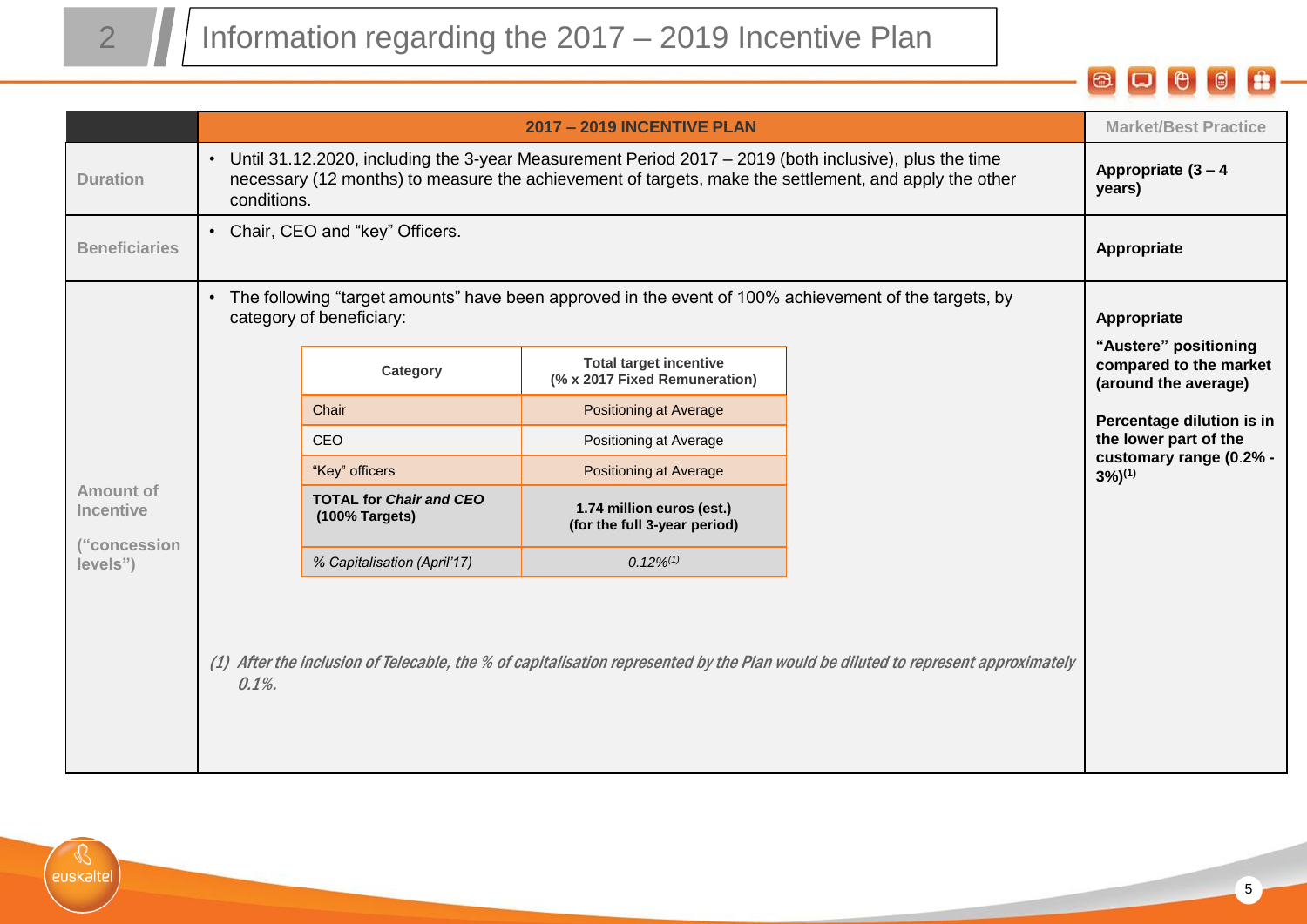



|                | <b>2017 - 2019 INCENTIVE PLAN</b>                                                                                                                                                                                                                                                                                                                                                                                                                                                                                                                                                                                                                                                                                                                                                | <b>Market/Best Practice</b>                                                                                                                                                                                                                                                                                                                                                  |
|----------------|----------------------------------------------------------------------------------------------------------------------------------------------------------------------------------------------------------------------------------------------------------------------------------------------------------------------------------------------------------------------------------------------------------------------------------------------------------------------------------------------------------------------------------------------------------------------------------------------------------------------------------------------------------------------------------------------------------------------------------------------------------------------------------|------------------------------------------------------------------------------------------------------------------------------------------------------------------------------------------------------------------------------------------------------------------------------------------------------------------------------------------------------------------------------|
|                | • In accordance with best recommendations, there has been a simplification of the number of targets<br>and the establishment of multi-annual targets other than those used in the Annual Variable<br><b>Remuneration:</b>                                                                                                                                                                                                                                                                                                                                                                                                                                                                                                                                                        |                                                                                                                                                                                                                                                                                                                                                                              |
|                | o Multi-annual Business Plan goals 2017-2019 (weighted at 50%):                                                                                                                                                                                                                                                                                                                                                                                                                                                                                                                                                                                                                                                                                                                  |                                                                                                                                                                                                                                                                                                                                                                              |
|                | > EBITDA – CAPEX (25% weight of total): definition pursuant to Business Plan<br>> EBITDA (25% weight of total): definition pursuant to Business Plan                                                                                                                                                                                                                                                                                                                                                                                                                                                                                                                                                                                                                             |                                                                                                                                                                                                                                                                                                                                                                              |
|                |                                                                                                                                                                                                                                                                                                                                                                                                                                                                                                                                                                                                                                                                                                                                                                                  | Rationale for use of absolute TSR:                                                                                                                                                                                                                                                                                                                                           |
| <b>Metrics</b> | ○ Total Shareholder Return (TSR%) from 01.01.2017 to 31.12.2019 (weighted at 50%):<br>$\triangleright$ A goal has been established of 15% accumulated increase by the end of the Measurement<br>Period.<br>$\triangleright$ In percentage terms, the ratio between (i) the positive difference in the quoted price of the<br>shares of EUSKALTEL between the Initial Date and the Final Date, plus the value of the<br>dividends distributed as if they were reinvested in more shares on each collection date, and (ii)<br>the quoted price of the shares of EUSKALTEL on the Initial Date.<br>- Initial Value: Weighted average over 20 trading days prior to 01.01.2017<br>Final Value: Weighted average over 20 trading days prior to 31.12.2019<br>$\overline{\phantom{0}}$ | Methodological difficulties in<br>creating a peer group (i.e. size,<br>sector, market, risk profile)<br>Direct link to value creation<br>$\bullet$<br>• TSR weighting is limited to 50%<br>• This incentive is in no case<br>achieved if the share price does<br>not increase above a minimum<br>If the strategic goal incentive is not<br>achieved, the incentive linked to |
|                | • The portion of the Incentive linked to each of these indicators is independently measured and<br>consolidated.                                                                                                                                                                                                                                                                                                                                                                                                                                                                                                                                                                                                                                                                 | TSR is substantially reduced                                                                                                                                                                                                                                                                                                                                                 |
|                | Notwithstanding the foregoing, if any of the targets from the Business Plan are not achieved, the<br>$\bullet$<br>"incentive target" to accrue for the Total Shareholder Return will only be 25% of the total.                                                                                                                                                                                                                                                                                                                                                                                                                                                                                                                                                                   |                                                                                                                                                                                                                                                                                                                                                                              |
|                | • Each of the Metrics is paired to a competitive Achievement Scale                                                                                                                                                                                                                                                                                                                                                                                                                                                                                                                                                                                                                                                                                                               |                                                                                                                                                                                                                                                                                                                                                                              |